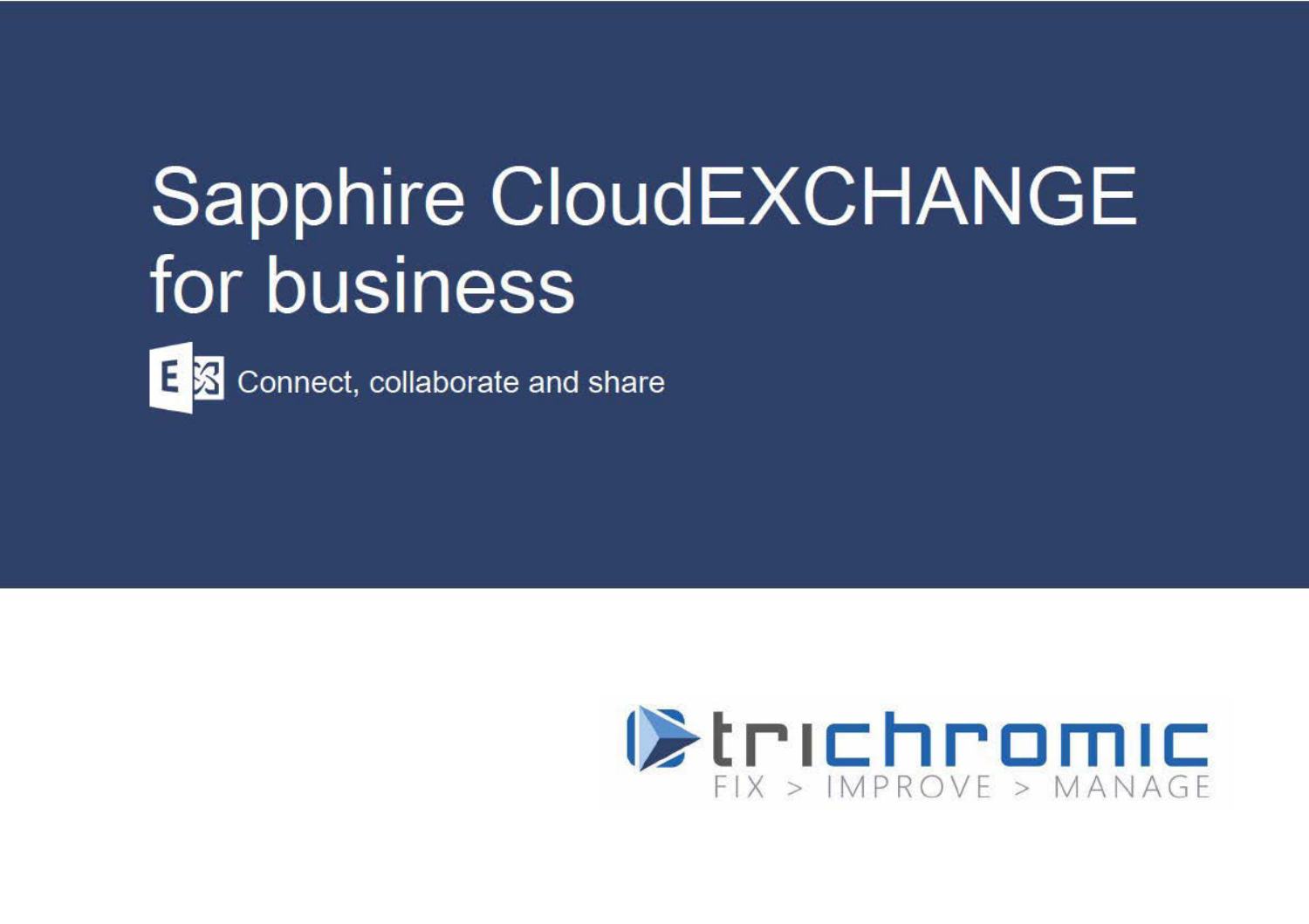# Trust in our Hosted Exchange

#### Become part of a dedicated messaging network

As a business professional you're under pressure to cut costs, streamline your business, become more productive and efficient, whilst making yourself more available to clients and colleagues. So when the time comes to move to Hosted Exchange, make sure you choose a platform that guarantees you a safe and secure environment

- $\checkmark$  Reduced IT infrastructure costs Exchange 2013
- $\checkmark$  Instant deployment  $\checkmark$  Adjustable from 1GB to 125GB mailbox
- $\checkmark$  Enhanced security
- $\checkmark$  Mobile email 'push' technology

 $\checkmark$  No upgrade or repairs

 $\checkmark$  Shared calendars and contacts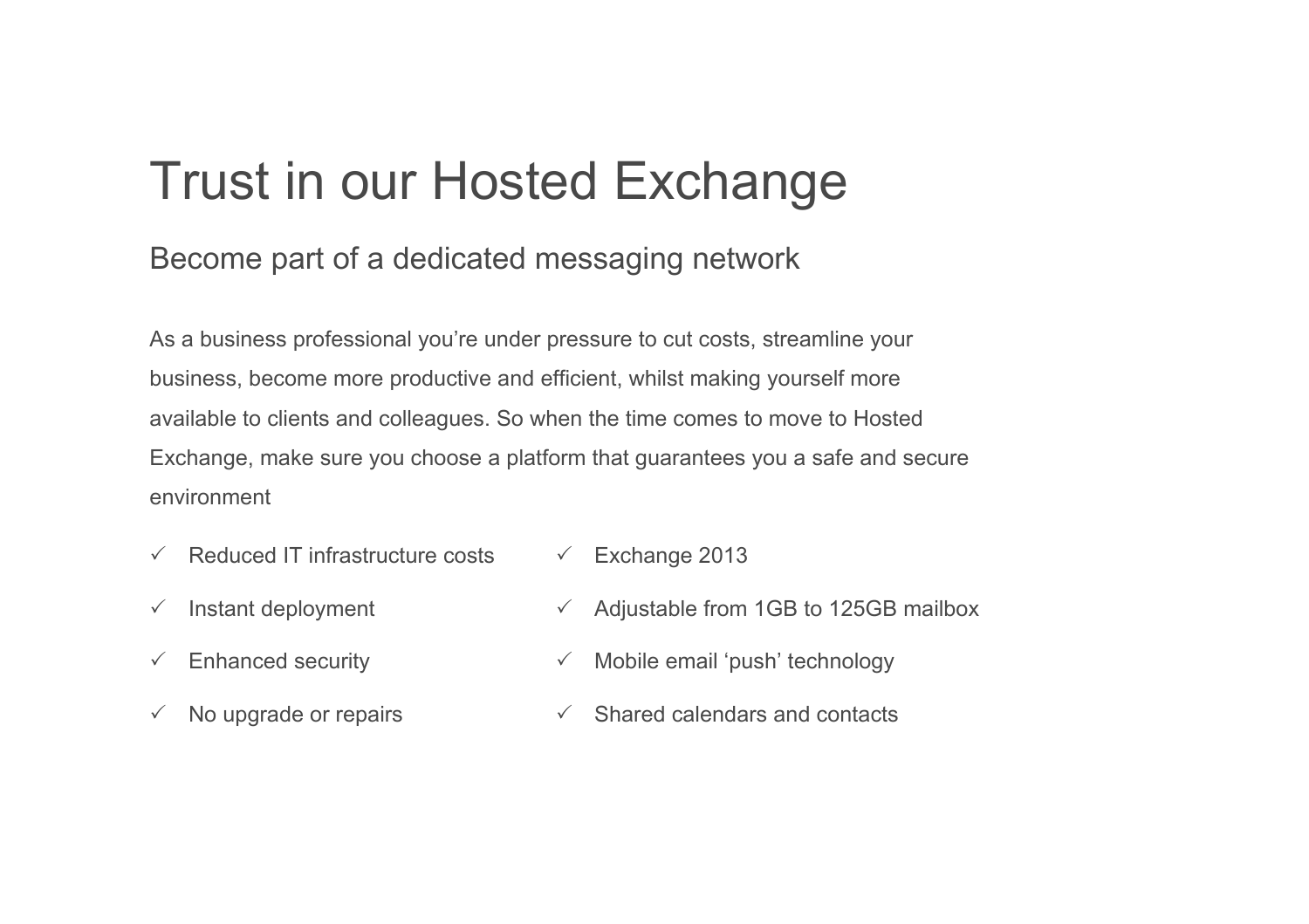### Improve your communications

Hosted Exchange gives you the opportunity to build on your customer service and business efficiency by enabling you to contact, collaborate and share wherever you are and whenever you need to.

|                                                                                                                                 |                                                                                                     |                                                                     | <b>AT BR</b>                                                                             |                                                                                         |                                                          |                                      |               |                       |
|---------------------------------------------------------------------------------------------------------------------------------|-----------------------------------------------------------------------------------------------------|---------------------------------------------------------------------|------------------------------------------------------------------------------------------|-----------------------------------------------------------------------------------------|----------------------------------------------------------|--------------------------------------|---------------|-----------------------|
|                                                                                                                                 |                                                                                                     |                                                                     |                                                                                          |                                                                                         |                                                          |                                      |               |                       |
| <b>DB 5 % +</b><br><b>HOME</b><br><b>FILE</b><br>SEND / RECEIVE                                                                 | FOLDER<br><b>VEW</b>                                                                                |                                                                     | Calendar - Jan.smith@smithindu@ries.com - Outlook                                        |                                                                                         |                                                          |                                      | $? 32 - 52$   |                       |
| <b>SH</b><br>þ.<br>u-<br>New<br>New<br>New Lyne<br>New<br>Appointment Meeting Berns -<br>Meeting<br><b>Isric Meeting</b><br>New | u.<br><b>Hotel</b><br>眡<br>Today Next7<br>$D_{\text{F}f}$<br>Week<br>Days<br><b>Week</b><br>da fa c | <b>Company</b><br>匪<br>暄<br>Week Month Schedule<br>Matur<br>Altange | the di<br>$\rightarrow$<br>Calendar<br>Open<br>Calendar . Graups .<br>G Manage Calendary | - 0<br>z,<br>Share Publish<br>E-mail<br>Calendar Calendar Online - Pennissions<br>Share | Search People<br>£.<br>Address Book<br>Calendar<br>find. | 闅<br>44416<br>Eventure S<br>Eustmate |               | $\boldsymbol{\kappa}$ |
| April 2014<br>٠<br>MO TU WE TH FR SA SU                                                                                         | + > April 2014                                                                                      |                                                                     | New York, NY -                                                                           | Today<br>59°1738°F                                                                      | ≙<br>Friday<br>Territorini<br>62"1/48"1<br>66°1744°1     | Search Calendar (Chris D)            |               | $\mathcal{P}$         |
| 31 1 2 3 4 5 6                                                                                                                  | MONDAY                                                                                              | TUESDAY                                                             | WEDNESDAY                                                                                | <b>THURSDAY</b>                                                                         | FRIDAY                                                   | SATURDAY                             | <b>SUNDAY</b> | ×                     |
| 7 8 9 90 11 12 13<br>14 15 16 17 18 19 20<br>21 22 21 24 25 26 27<br>21 29 30                                                   | 31 Mar                                                                                              | 1 Apr                                                               |                                                                                          |                                                                                         |                                                          |                                      |               |                       |
| May 2014                                                                                                                        |                                                                                                     |                                                                     |                                                                                          |                                                                                         |                                                          |                                      |               |                       |
| MO TU WE THE FR. SA SU<br>12.14<br>5 6 7 8 9 10 11                                                                              |                                                                                                     |                                                                     |                                                                                          | 10                                                                                      | 11                                                       | 12                                   | 13            |                       |
| 12 13 14 15 15 17 18                                                                                                            |                                                                                                     |                                                                     |                                                                                          |                                                                                         |                                                          |                                      |               |                       |
| 19 29 21 22 21 24 25                                                                                                            |                                                                                                     |                                                                     |                                                                                          |                                                                                         |                                                          |                                      |               |                       |
|                                                                                                                                 |                                                                                                     |                                                                     |                                                                                          |                                                                                         |                                                          |                                      |               |                       |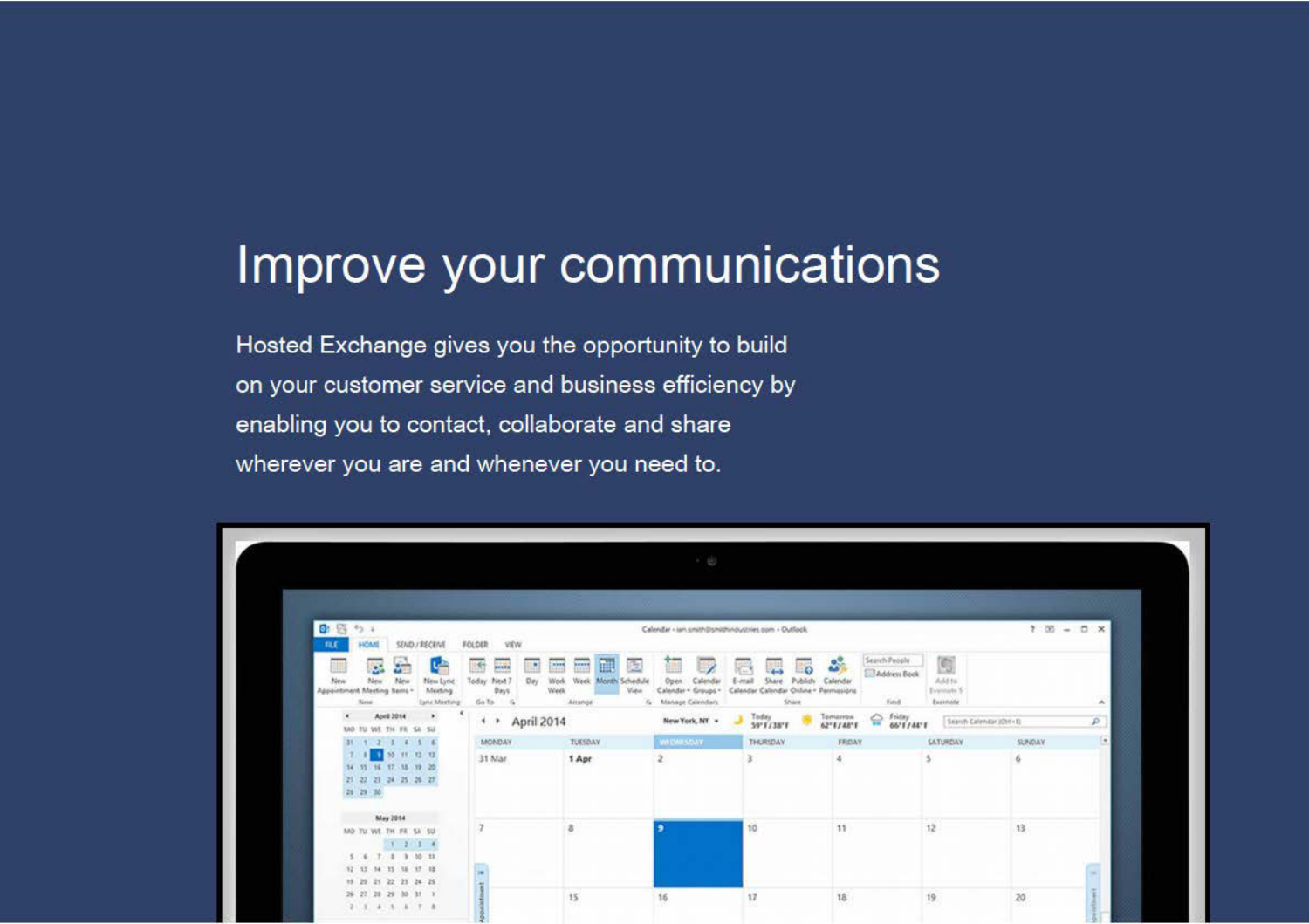### **Communicate better**

Now, more than ever, your business needs cost-effective and flexible communication tools. With Microsoft Exchange Server 2013 you can achieve new levels of reliability and performance, help protect your communications, and delight your users by meeting their demands for greater mobility.

| Ø.                                                                                                                                                                       |                                                                                                                                                        |  |  |  |  |  |  |  |
|--------------------------------------------------------------------------------------------------------------------------------------------------------------------------|--------------------------------------------------------------------------------------------------------------------------------------------------------|--|--|--|--|--|--|--|
| Pad <sub>®</sub><br><tech apple<br="">Entrada<br/>Editar</tech>                                                                                                          | 00.47<br>2956                                                                                                                                          |  |  |  |  |  |  |  |
| C: Fluton                                                                                                                                                                |                                                                                                                                                        |  |  |  |  |  |  |  |
| <b>WordPress</b><br>dominao<br>(Tech Apple   Dicas & Tutorias para iPa<br>Un nova comentário sobre o post "Como<br>criar uma conta na iTunes Store/App St                | ad, iPhone e iPod touch] Moderar: "Como criar uma<br>cartão de crédito pelo iPhone, iPad e iPod touch"                                                 |  |  |  |  |  |  |  |
| <b>WordPress</b><br>domingo <sup>-</sup><br>Flech Apple   Dicas & Tutorias para iPa<br>Uni nova comentário sobre o post "Como"<br>criar uma conta na iTunas Store/Apo St | Como criar uma conta na iTunes Store/App Store<br>'ad e iPod touch' está esperando sua aprovação.<br>uma-conta-da-itunes-store-app-store-ibookstore-e- |  |  |  |  |  |  |  |
| <b>WordPress</b><br>domingo <sup>®</sup><br>[Tech Apple   Dicas & Tutoriss para iPa<br>Um novo comentário sobre o post "Como.<br>oriar uma conta na iTunes Store/App St  | 絙<br>cüstomer.tdatabrasil.net.br)                                                                                                                      |  |  |  |  |  |  |  |
| WordPress<br>domingo<br>(Tech Apple   Dicas & Tutorias para iPa<br>Um nova comuntário sobre o post "Como<br>criar uma conta na iTunes Store/App St                       |                                                                                                                                                        |  |  |  |  |  |  |  |
| Tech Apple   Dicas & Tut domings<br>Tech Apple   Posts<br>Tech Apple   Posta MwPrintPaint Lim Juro<br>de colorir impresso para cristricada pirita                        | aparece a opção "nenhum" - meu email:<br>-admin/comment.php?action=approve&c=749                                                                       |  |  |  |  |  |  |  |
| <b>WordDrag</b>                                                                                                                                                          | e.com.br/wp-admin/comment.php?                                                                                                                         |  |  |  |  |  |  |  |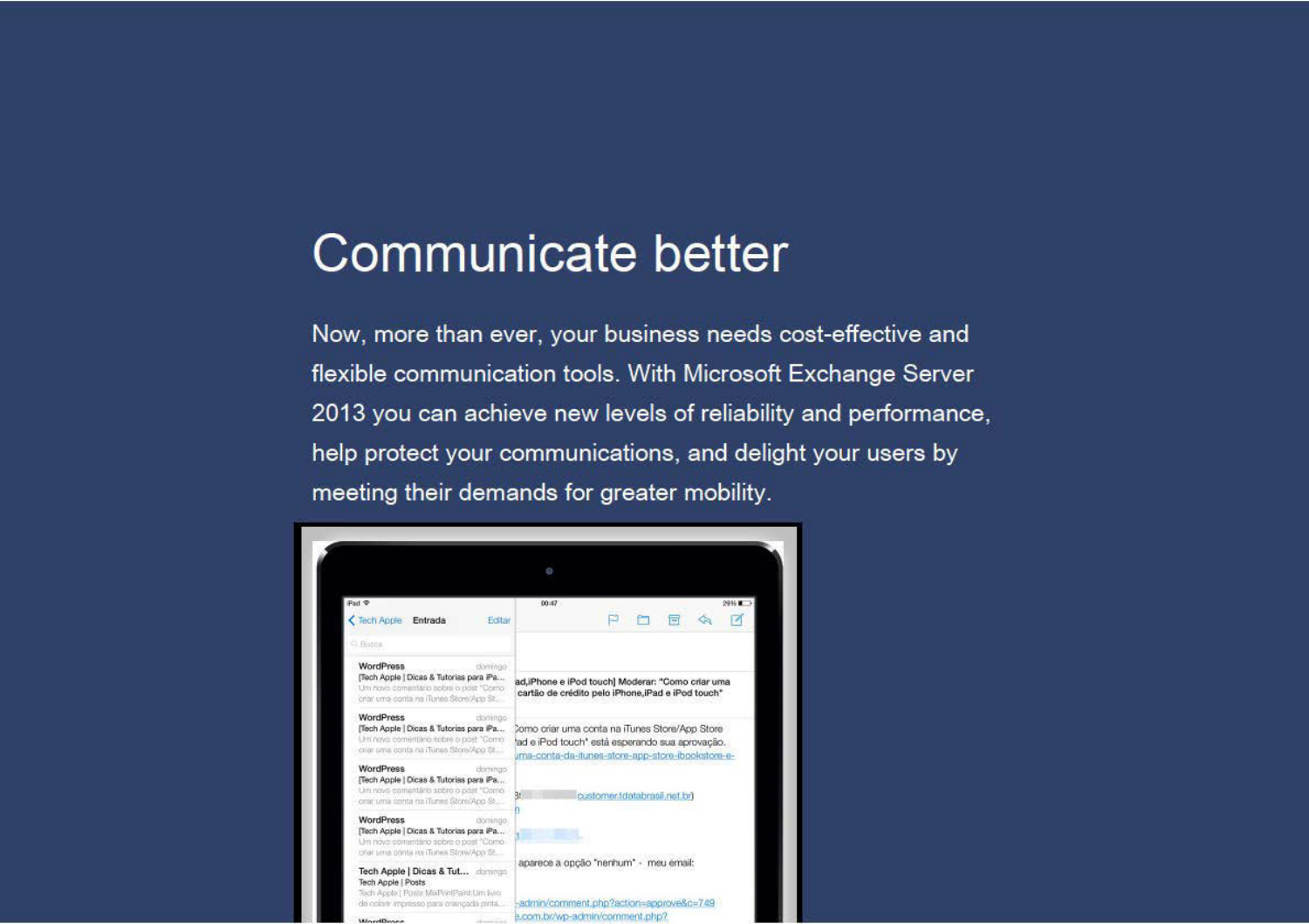# Communicate with Exchange 2013

New levels of reliability and performance

Instant Email

Email becomes instant with Exchange Server 2013, be it on your desktop using Outlook, or from any web browser through the outstanding Outlook Web Access. Instant email communication extends to your mobile phone too, with synchronised access to your email from most Smart Phones.

#### Work together

With Exchange Server, you get to share calendars, contacts and can share documents using public folders across desktop, web and mobile platforms. When people work together, your business runs smoother.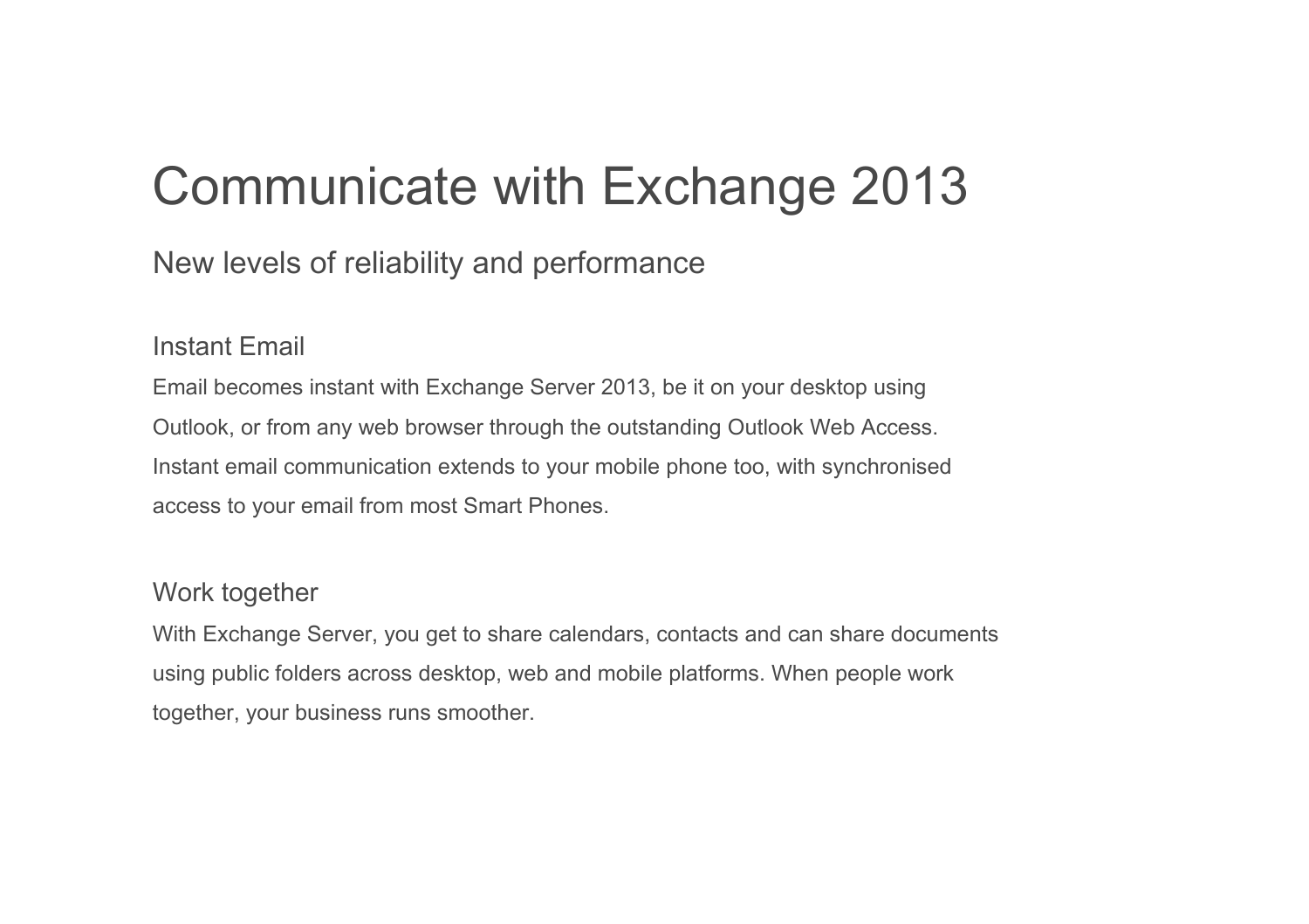# Why Hosted Exchange?

#### Work smarter with Hosted Exchange

#### Control your costs

Moving your Exchange environment into the Cloud means you get all the advantages of on-site collaboration, whilst reducing the IT overhead of running on-site Exchange or Small Business Server.

#### Get more for less

It may cost less to move to Hosted Exchange, but by no means do you sacrifice service quality. The Hosted Exchange environment is super-resilient, is fully managed, and every email is scanned for viruses and spam before it arrives in your inbox.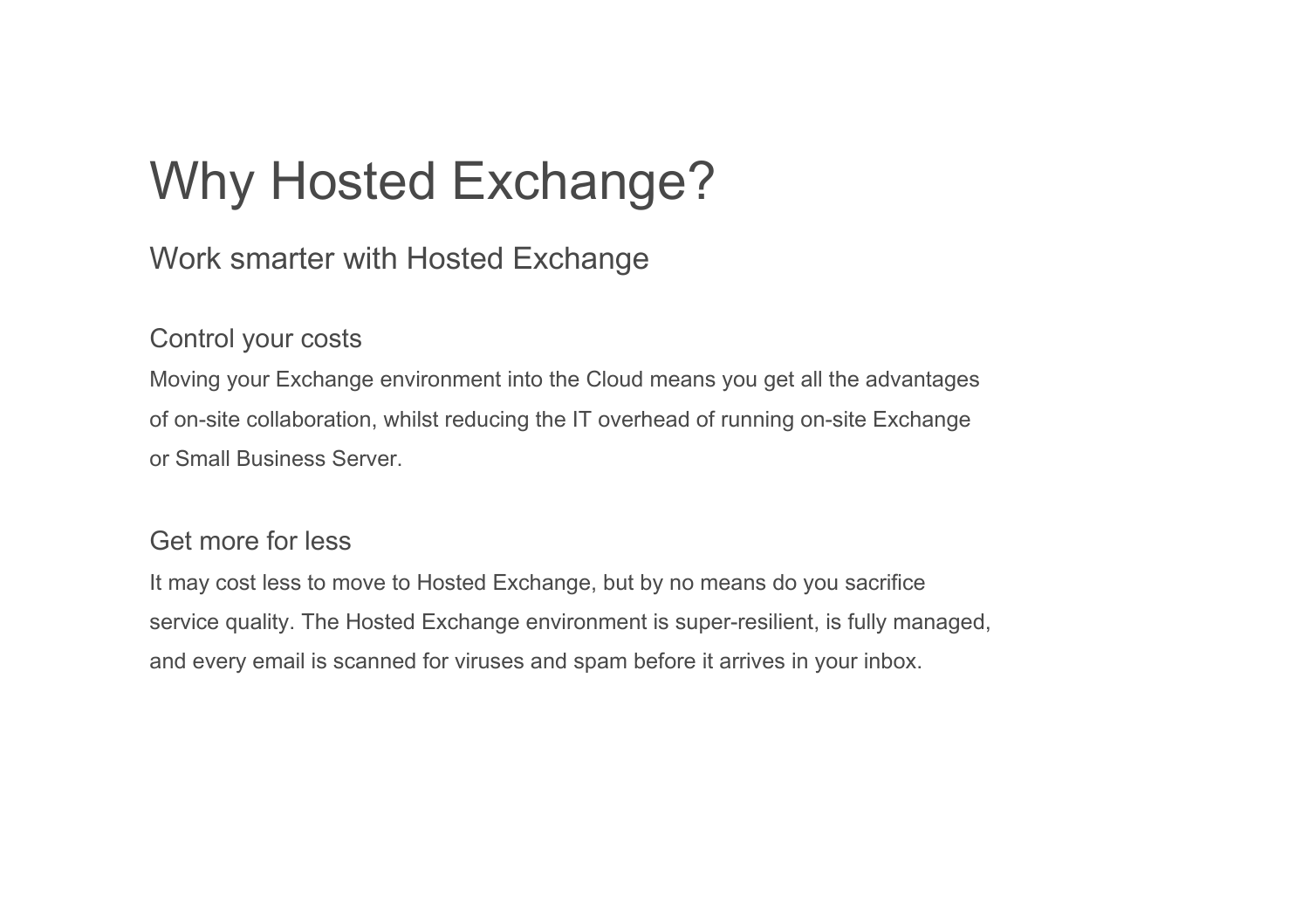## **Reduce installation costs**

By switching to Hosted Exchange, you get better control of your costs reducing the need for expensive hardware installations and ongoing maintenance.

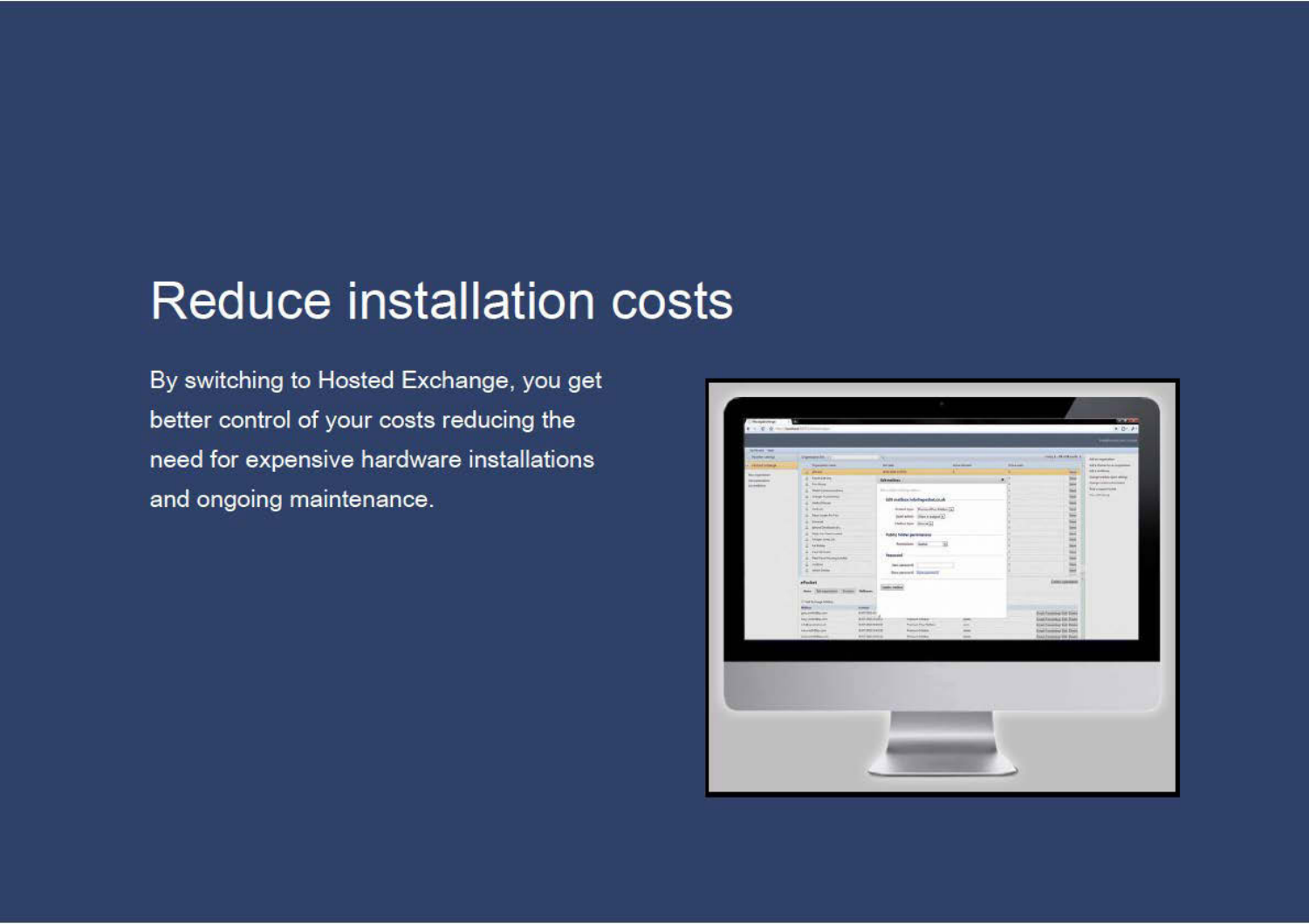# 99.9% availability SLA

Ensuring you get the best service, the Hosted Exchange platform will be available at least 99.9% of the time.

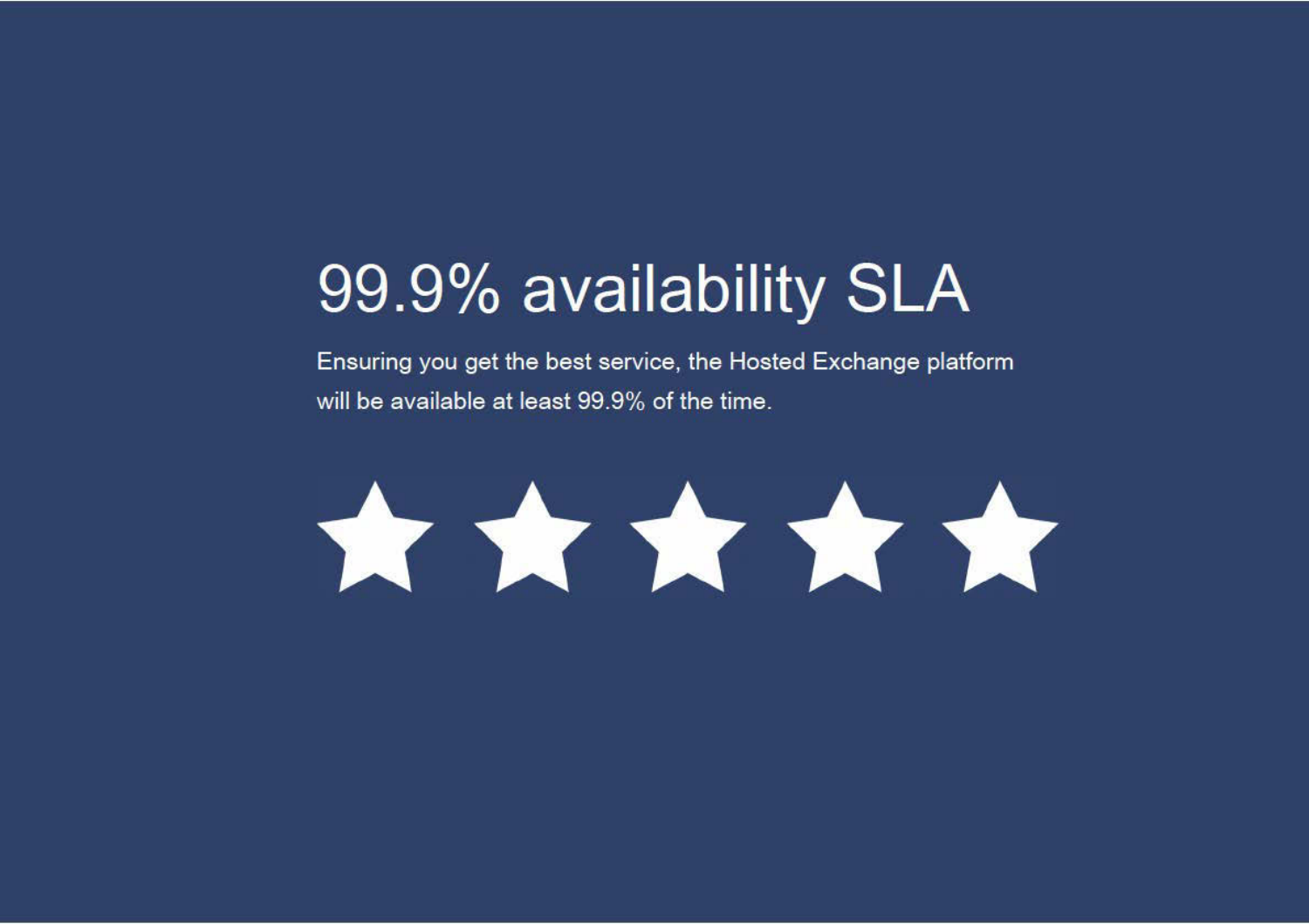# Outstanding service

#### Depend on excellent service and support

#### Dual hosted

All Hosted Exchange services are dual-hosted. Multilayered systems are located across geographically distributed locations so, in the event of an outage, traffic is switched to a redundant data-centre and services are resumed.

#### Exceptional Support

We understand how important it is to provide you with support when you need it. You get the back-up of our highly-skilled support team who will help, advise and guide you through the installation and running of your Hosted Exchange services.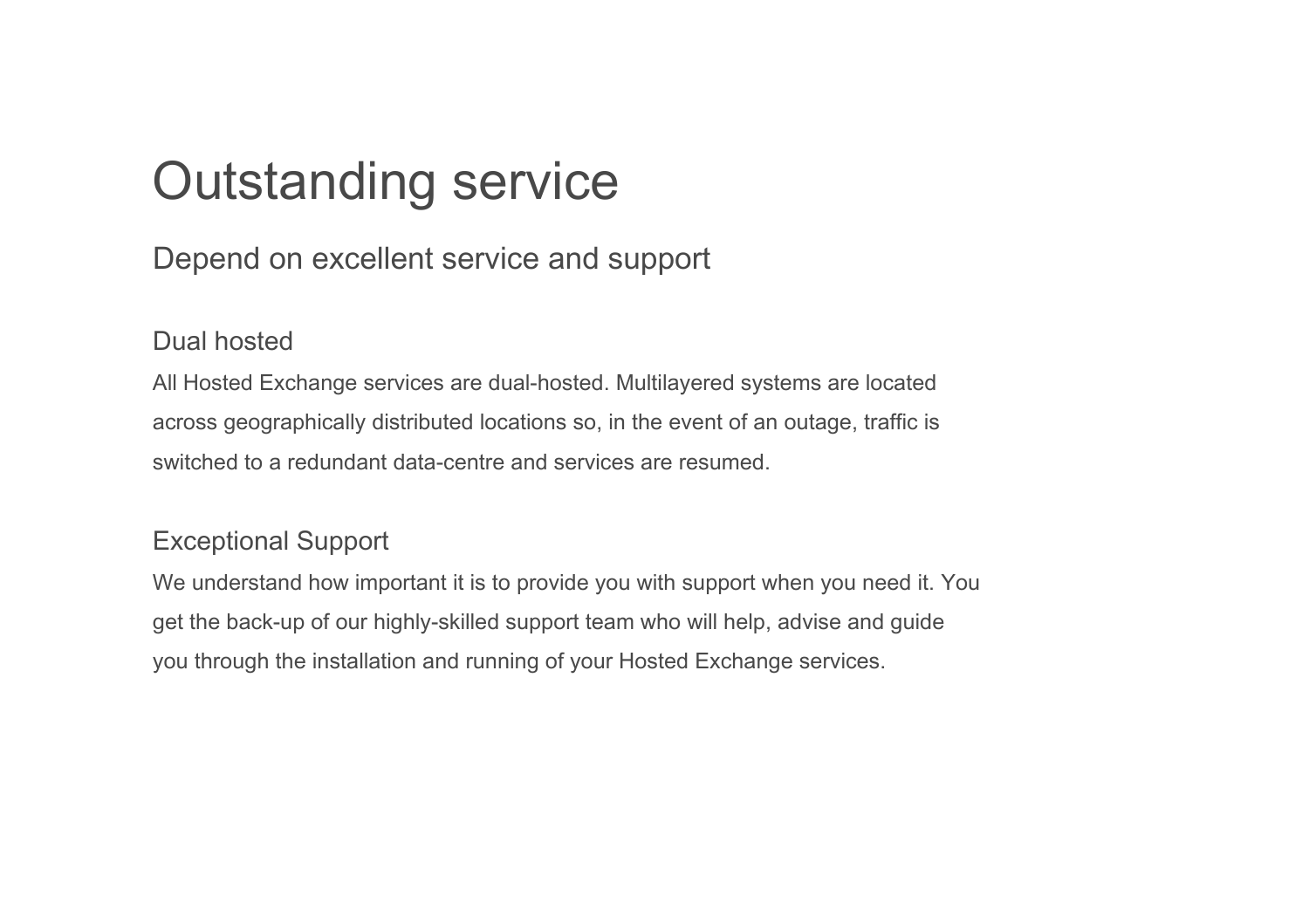## Safe and secure

For added peace of mind

Backed-up data

Industry leading cloud-based security and segmentation ensures your data is safe and secure. Data is also backed-up each day on a 30 day retention period.

Award winning Anti-Spam and Anti-Virus

All inbound email is first passed through an award-winning Email Security system, providing you with outstanding protection of your mailboxes - as standard.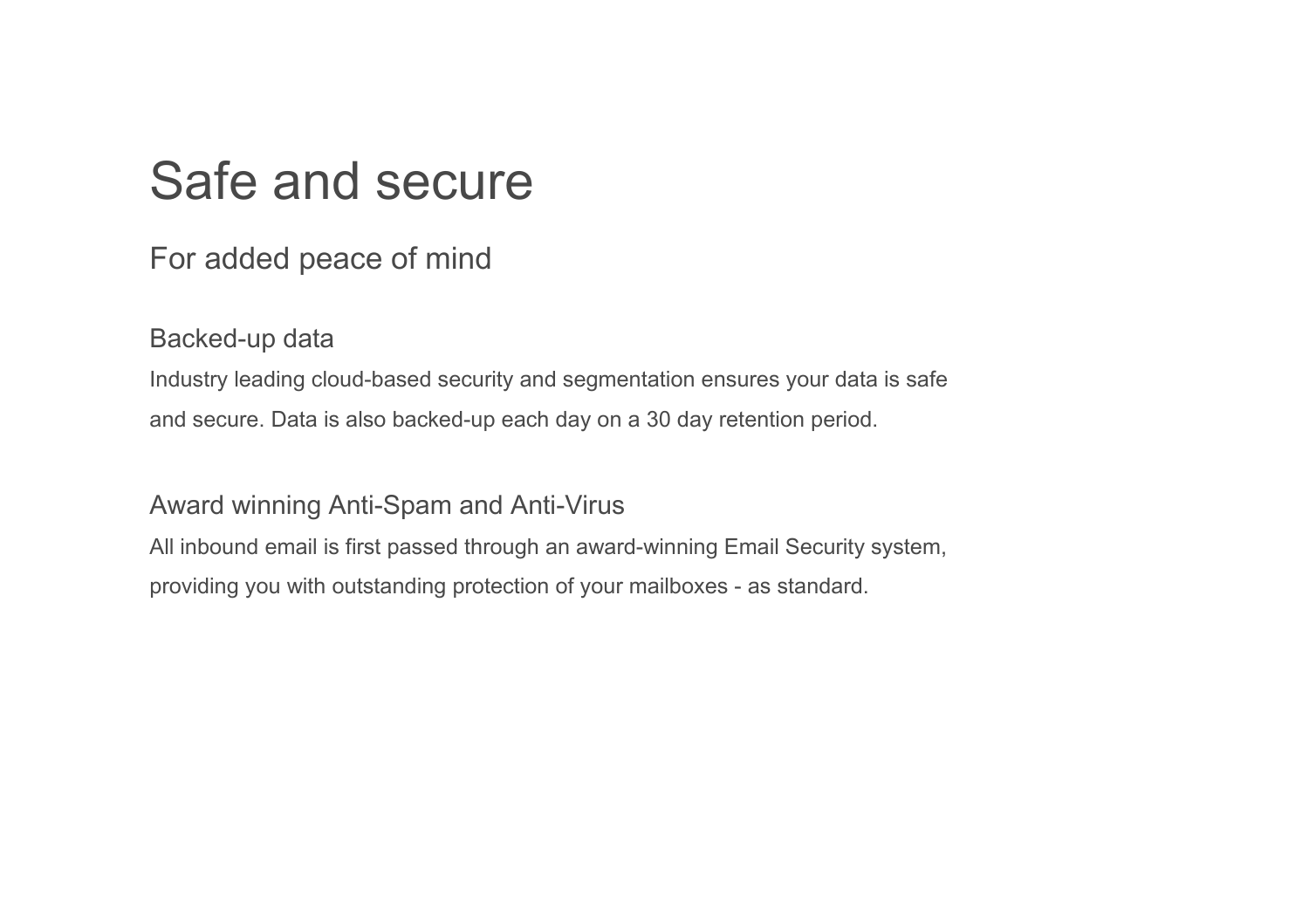